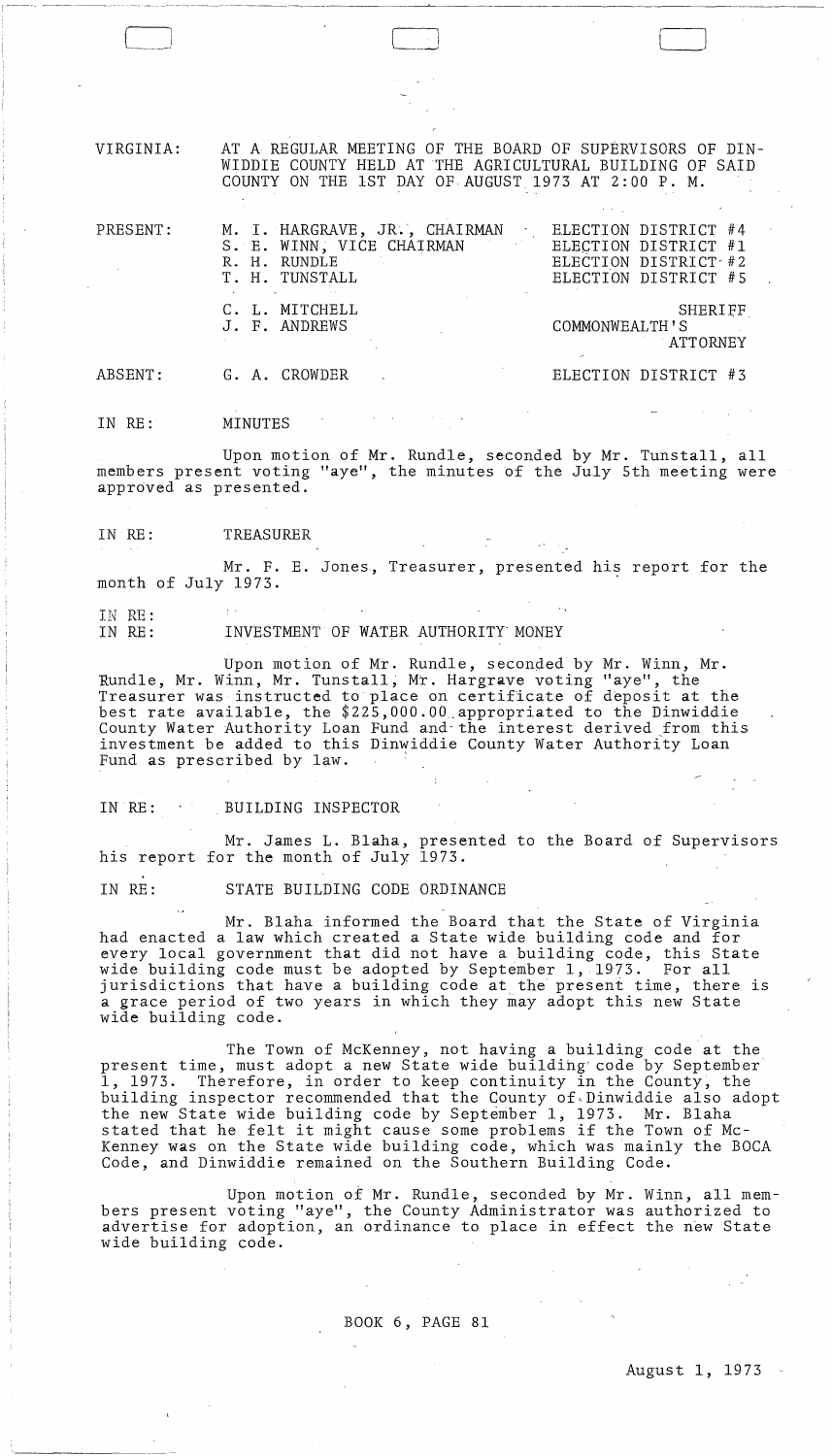#### IN RE: BUILDING INSPECTION FOR THE TOWN OF McKENNEY

The County Administrator presented to the Board of Supervisors a request from the Town of McKenney to have Mr. James L. Blaha, Building Inspector for Dinwiddie County, serve as Building Inspector for the Town of MCKenney. The Town Council would receive applications for the permits, and after they were approved, they would be forwarded to Mr. Blaha for his action. All fees derived. from the sale of building permits in the Town of McKenney would be turned over to the County of Dinwiddie.

Upon motion of Mr. Rundle, secondeq,by Mr. Tunstall, Mr. Rundle, Mr. Tunstall, Mr. Winn and Mr. Hargrave voting "aye", Mr. James L. Blaha, Building Inspector for Dinwiddie County, was authorized to serve as the Building Inspector for the Town of McKenney, provided that all fees derived from the sale of building permits in the Town of McKenney would come to the Treasurer of Dinwiddie County, and further that the County Administrator, Building' Inspector and the Town of Mc-Kenney establish a procedure whereby this agreement could be carried out for the benefit of all concerned.

# IN RE: REAPPOINTMENT OF MISS PARK LEIGH ORGAIN - BOARD OF SOCIAL SERVICES

Mrs. King B. Talley, Director Social Services, informed the Board that Miss Parke Leigh Orgain's term on the Board of Social Services terminated on June 30, 1973. It appearing to the Board that Miss Orgain had discharged her duties in a most professional and efficient manner, and it appearing to the Board that Miss Orgain was agreeable to accepting reappointment, therefore, upon motion of Mr. Winn, seconded by Mr. Tunstall, aid members present voting "aye", Miss Parke Leigh Orgain was reappointed to the Board of Social Services, term expiring June 30, 1977. Miss Orgain was serving the unexpired term of Mr. B. F. Bedwell. She will be eligible for reappointment to one more four-year term.

# IN RE: DIRECTOR DEPARTMENT SOCIAL SERVICES

Mrs. King B. Talley presented to the Board two applications for State and Local Hospitalization Assistance.

Upon motion of Mr. Winn, seconded by Mr. Rundle, Mr. Winn, Mr. Rundle, Mr. Tunstall, Mr. Hargrave voting "aye", the SLH appliation of Willie Bartley, Jr., was approved. Mrs. Talley recommended approval.

Upon motion of Mr. Rundle, seconded by Mr. Winn, Mr. Rundle, Mr. Winn, Mr. Tunstall, Mr. Hargrave voting "aye", the SLH Randic, Mi. winn, Mi. Tanstail, Mi. Haigiave voling aye, the San  $d$ em $d$ a $1/$ 

IN RE: SUPERINTENDENT OF SCHOOLS

Mr. T. W. Newsom presented to the Board of Supervisors the following transfer of funds needed to balance the 1972-73 school budget:

# TRANSFER FROM: TO:

| 19 Capital Outlay 838.84                     |
|----------------------------------------------|
| 17b2 Other Inst. Cost 2,879.30               |
| 17c Health Service 3,800.00                  |
| 19 Capital Outlay 13,925.39                  |
| 20 Dept Service 13,484.14                    |
| 17d Transportation 17e Food Service 9,450.48 |
| 14,568.19                                    |
| 22, 291.88                                   |
| Capital Outlay 1,003.22                      |
| 17e Food Service 72.19                       |
| Dept Service 527.81                          |
|                                              |

 $\begin{picture}(20,20) \put(0,0){\line(1,0){10}} \put(15,0){\line(1,0){10}} \put(15,0){\line(1,0){10}} \put(15,0){\line(1,0){10}} \put(15,0){\line(1,0){10}} \put(15,0){\line(1,0){10}} \put(15,0){\line(1,0){10}} \put(15,0){\line(1,0){10}} \put(15,0){\line(1,0){10}} \put(15,0){\line(1,0){10}} \put(15,0){\line(1,0){10}} \put(15,0){\line(1$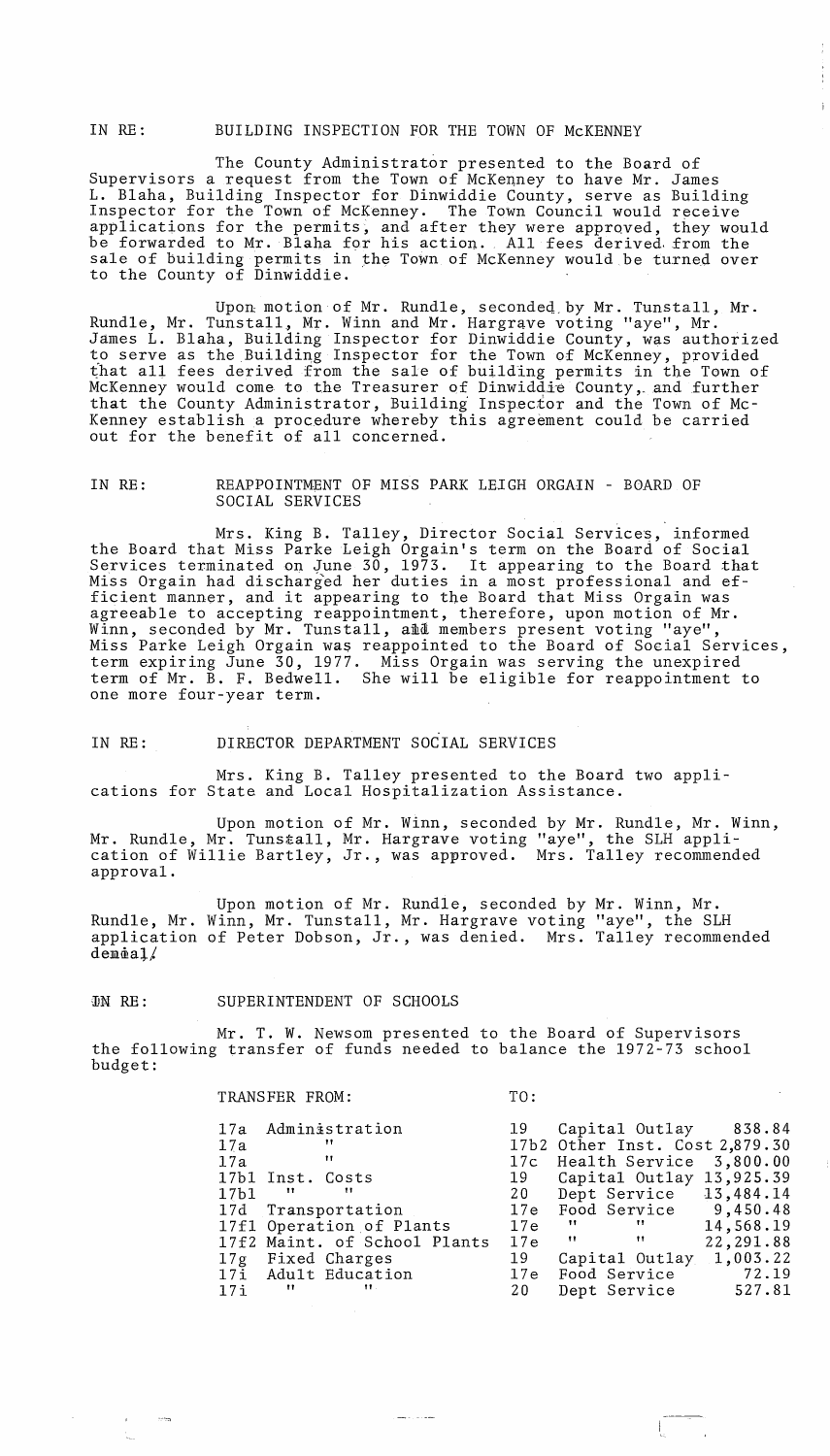Mr. Newsom requested that the Board of Supervisors appropriate \$20,728.10 that was\_expended over and above the amount budgeted for the year  $1972-73$ . Also there was an income of \$128,464.97 over and above the budget for the year 1972-73, which according to the State Code, had returned to the General Fund of the County on July 30, 1973.

) with the set of  $\Box$ 

Upon motion of Mr. Winn, seconded by Mr. Rundle, Mr. Winn, Mr. Rundle, Mr. Tunstall, Mr. Hargrave voting "aye", the Board of Supervisors approved the transfers listed.above and appropriated the additional  $$20,728.10$  to cover the amount over expended on the 1972-73 school board budget and acknowledged the return of \$128;464.97 to the General Fund on June 30, 1973, from the school operating fund.

# IN RE: WORK STUDY PROGRAM

Mr. Newsom requested that the Board approve the work study program for the year 1973-74. He stated he was requesting approval from the state for a sum of  $$12,000.00$ . Twenty percent of this  $$12,000.00$ would be borne by the County and eighty percent by the State; This work study program consisted of students at the high school working for various businesses in the County and the City of Petersburg. Their salary was<br>paid out of the \$12,000.00 or whatever amount approved by the State. If paid out of the \$12,000.00 or whatever amount approved by the State. the business so desired, they could supplement this salary.

Upon motion of Mr. Rundle, seconded by Mr. Tunstall, Mr. Rundle, Mr. Tunstall, Mr. Winn,'Mr. Hargrave voting "aye", the work study program for the school year 1973-74 was approved in the' amount of \$12,000.00 with the County's participation being twenty percent.

IN RE: DOG WARDEN :

Mr. A. W. Chappell presented his report for the month of July 1973.

Upon motion of Mr. Rundle, seconded by Mr. Winn, Mr.' Rundle, Mr. Winn, Mr. Tunstall, Mr. Hargrave' voting "aye", the claim of Mr. Willard Townsend for two  $\overline{\text{pigs}}$ ,  $\$25.00$  each for a total of  $\$50.00$ was approved.

Upon motion of Mr. Winn, seconded by-Mr. Rundle, Mr. Winn, Mr. Rundle, Mr. Tunstall, Mr. Hargrave voting "aye", the claim of Mr. Kundic, Mi. idnstall, Mi. haigiave vocing aye, the claim of  $Mr.$  Emil Basil, Jr., for one goose at \$3.50; 12 chickens at \$4.00 and four rabbits at \$4.00, for a total of \$11.50 was approved.

Upon motion of Mr. Winn, seconded by Mr. Tunstall, Mr. Winn, Mr. Tunstall, Mr. Rundle, Mr. Hargrave voting "aye", the claim of Mrs. Maggie Nicholas for 13 chickens,  $$10.00$  was approved.

Upon motion of Mr. Winn, seconded by Mr. Rundle, Mr. Winn, Mr. Rundle, Mr. Tunstall, Mr. Hargrave voting "aye", the claim of Mr. A. F. Blaha, Sr., for 65 chickens, \$65.00 was approved.

 $\mathbb{R}$ 

# IN RE: REVIEW OF PARKING AREA REQUIREMENTS IN DINWIDDIE COUNTY ZONING ORDINANCE

Mr. Hank Pierce appeared before the Board again, to request that the requirement in the Dinwiddie County Zoning Ordinance that there be one parking space for every 100 square feet of floor space for a business establishment, be revised to at least one parking space for a basiness escasiforment, so revised to is followed the parking in Pierce Development Corporation, which is planning a shopping center at the Intersection of 226 and U. S. Route 1.

The Board at the last meeting, July 5th, told Mr. Pierce that they would investigate this matter and have a recommendation at this meeting. The County Administrator and the Crater Planning District Commission conducted an investigation of various ordinances of surrounding jurisdictions regarding this parking matter. .The County Surfounding jurisdictions regarding this parking matter. The esta-Planning Commission for study, formulation of an ordinance, to hold public hearings, and present this ordinance to the Board of Supervisors for their consideration.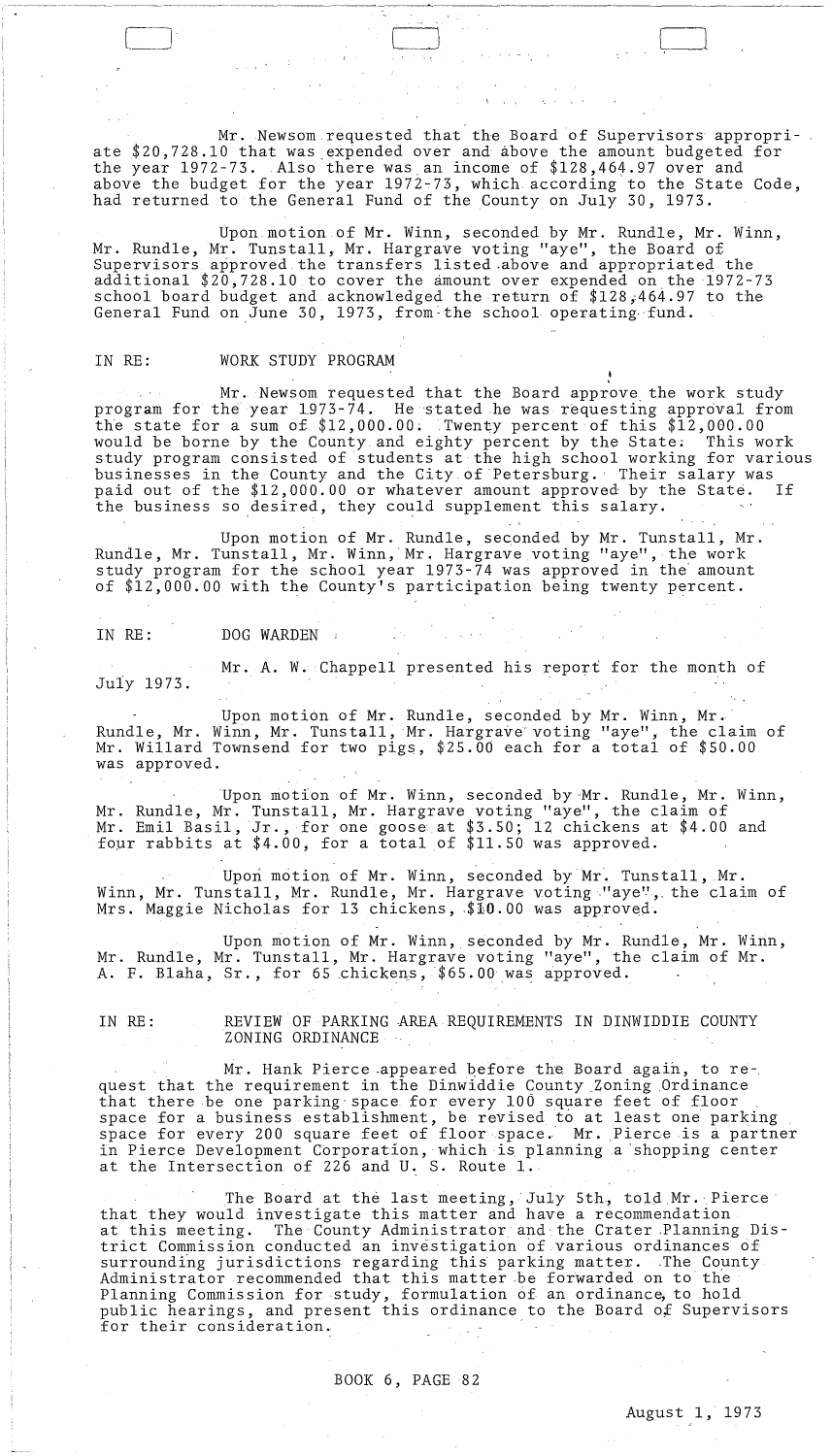Mr. Pierce' stated he was concerned about the time that it would take to go this route. He wanted to know as soon as possible as to what would be the f'inal.outcome so that he may formulate his plans for the shopping center. The County Administrator tola the Board that they could hold a joint session with the planning Commission at'the September 5th Board Meeting. At this meeting the Planning Commission would first give their recommendation on the proposed' ordi'nance and then the Board of Supervisors would either approve or disapprove the ordinance. This would be the fastest way to give Mr. Pierce an answer on his problems.

Upon motion of Mr. Rundle. seconded by Mr. Winn, all members present voting "aye", the County Administrator was instructed to formulate an ordinance, advertise it, have the Planning Commission meet in joint session with the Board of Supervisors at the September 5th meeting, so both the Planning Commission and Board of Supervisors could give its consideration to this ordinance. '

# IN RE: PAYMENT OF CLAIMS & SALARIES

Upon motion of Mr. Rundle, seconded by Mr. Tunstall, Mr. Rundle, Mr. Tunstall, Mr. Winn, Mr. Hargrave voting "aye", it is ordered by the Board that the accounts against the following funds for the month of July 1973, be issued payable out of the'respective accounts. General Fund - Checks numbering 73-990 through 73-1132 amounting to \$62,194.26. bog Fund - Checks numbering D-73-63 through D-73-67 amounting to  $\sqrt[3]{22.17}$ . Library Fund - Checks numbering LF-73-4  $\xi$  5 amounting to \$73.50.

# IN RE: DEPARTMENT OF HIGHWAYS

Mr. B. C. Medlock, Assistant Resident Engineer, represented the Department of Highways.

, At the last Board meeting, the Highway Department had presented to the Board the 1973-74 Commonwealth of Virginia Department of Highways Secondary System Budget. The Board was asked to review it and give its approval at the August 1st meeting. Upon motion of Mr. Winn, seconded by Mr. Rundle, Mr. Winn, Mr. Rundle, Mr. Tunstall, Mr. Hargrave voting "aye", this budget was approved.

There Was discussion of hardsurfacing roads in Dinwiddie County. There appeared a group from Route 654, to request that their road be hardsurfaced. Mr. Medlock told them that Route 654 would go in the secondary systems budget for the year 1974-75, and they could expect Route 654 would be hardsurfaced within the next three or four years.

Mr. Rundle asked Mr. Medlock if there was any consideration being given by the Department of Highways to bicycle lanes along State maintained roads. Mr. Medlock said that it had been discussed, but that he was not aware of any official action taken by the Highway' Department. Mr. Charles F. Turner, Director of the Crater Planning District Commission, who was in attendance, was asked' along with Mr. bistified commission, who was in accendance, was asked along with M.<br>Medlock, to find out if therewas any information available on this subject, and to report back to the Board of Supervisors at their earliest convenience.

IH

# IN RE: HEALTH DEPARTMENT

DR. J. G. McNiel appeared before the Board to ask if there was any matter that the Board wished to discuss with him. Mr. Winn asked that Dr. McNiel check into the problems of Sharon Baptist Church and Mr. Charles A. Powers in securing approval of their drainfields. Dr. McNiel said that he would look into this matter and report directly to Mr. Winn.

# IN RE:  $\hat{C}$  CRATER PLANNING DISTRICT COMMISSION

Mr. Charles F. Turner, Director, appeared before the Board to report on the past years activities' at the Crater Planning District Commission, and the outlook for the coming year. Items discussed with the Board were the proposed route of new Interstate 95, the land development plan for the Crater Planning District, crime preven-

tion and LEAA Grants, and the Regional Juvenile Detention Home. In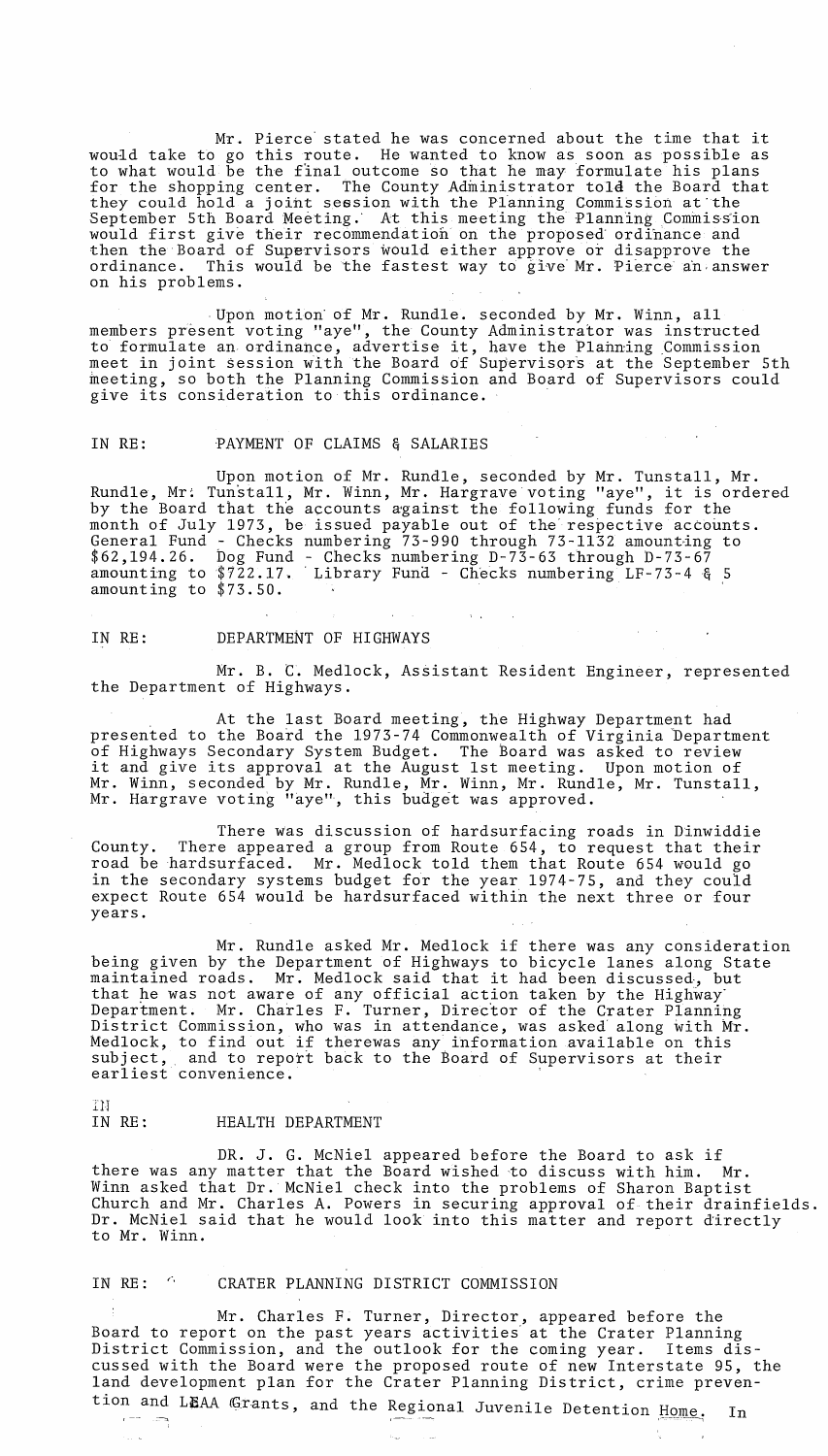addition, he passed out leaflets on the Virginia Air Transportation Study, the Erosion and Sediment Control Law, and a summary of the Senate land use bill.

 $\begin{pmatrix} 1 & 1 \\ 1 & 1 \end{pmatrix}$ ~-'---'

Mr. Turner introduced to the Board, Mrs. Mary E. Jones, Human Resources Planner-for the Crater-Planning District Commission. Mrs. Jones discussed with the Board the Crater· Planning Districts Housing Plan. Mr. Neal Barnes, Dinwiddie County's representative on the Crater Planning District Commission housing'committee, also gave his views on the subject.

In addition, Mrs. Jones discussed with the Board actions being considered by the Senior Citizens Committee. Mrs. H; M. C. Barrow, Dinwiddie County's representative on the Crater Planning District Commission Senior Citizens Committee gave her views on the various subjects discussed.

Mrs. Barrow brought to the attention of the Board one particular item that she was concerned with, and that was the incorporation of the Senior Citizens Committee. This incorporation, as explained by Mr. Turner and Mrs; Jones was necessarY'so'this committee could receive funds from the Federal Government and dispense these<br>funds. A brief discussion followed relative to this incorporation A brief discussion followed relative to this incorporation.

Mr. Turner and Mrs. Jones concluded their presentation by passing out various books on Senior Citizens~ Housing and Land Development.

IN.RE: REZONING APPLICATION P-73-2 MR. CHARLES W. HARRISON

This being the time and place as advertised in the Progress-Index, on July 18th and 2Sth for the Board of Supervisors of Dinwiddie County to conduct a public hearing to consider the rezoning request of Mr. Charles W. Harrison, 1900 W. Washington Street, Petersburg, Virginia, to have land parcel 3lA as shown on·Section 9 on the Zoning Map of Dinwiddie County, containing .79 acres located in Rohoic District on Route 600, rezoned from Residential R-1 to Business B-1. Mr. Harrison and his attorney, Mr. H. T. Williams, III, appeared in behalf of this rezoning request. Mr: Williams 'presented to the Board a memorandum on spot zoning. An extract from this memorandum on spot zoning is as follows: "If the purpose of zoning ordinance is solely to serve private interest of one or more land owners, the ordinance represents an arbitrary and tapricious exercise of legislative power, constituting illegal spot zoning; but if the legislative purpose is to further the welfare of the entire county or city as a part of an overall zoning plan, the ordinance does not constitute illegal spot zoning even though private interest are simultaneously benefited."

Mr. Williams stated that not only would Mr. Harrison benefit from this rezoning, but the people residing in the area would benefit from this rezoning 'and their approval is evidenced by a petition bearing approximately 350 signatures.

Mr. Wayne Harp, owner of land adjoining Mr. Harrison's property, presented a petition bearing lS'signatures indicating" strenuous opposition to Mr. Harrison's rezoning request. The signatures on this petition were land owners adjoining Mr. Harrison's land or very close to Mr. Harrison's land.

Mr. Harp stated that he checked into the zoning of his property when he purchased his land and because it was Residential R-1, property when he purchased his land and because it was kesidential k-1,<br>it helped him decide to locate in this area. In addition, Mr. Harrison was aware at time of purchase of the zoning of his property and that he could not expand his building without rezoning.

Mrs. Bonnie Sue-Watkins, andadjoining property owner and Mrs. King, her daughter, appeared in opposition to this rezoning request. Mrs. Watkins cited several instances of having trouble with Mr. Harrison over construction of a fence, cutting of timber and burning of trash.

Mr. Rundle stated that he felt that the memorandum on spot zoning presented by Mr. Williams was not support for approval but rather support for denying Mr. Harrison's request.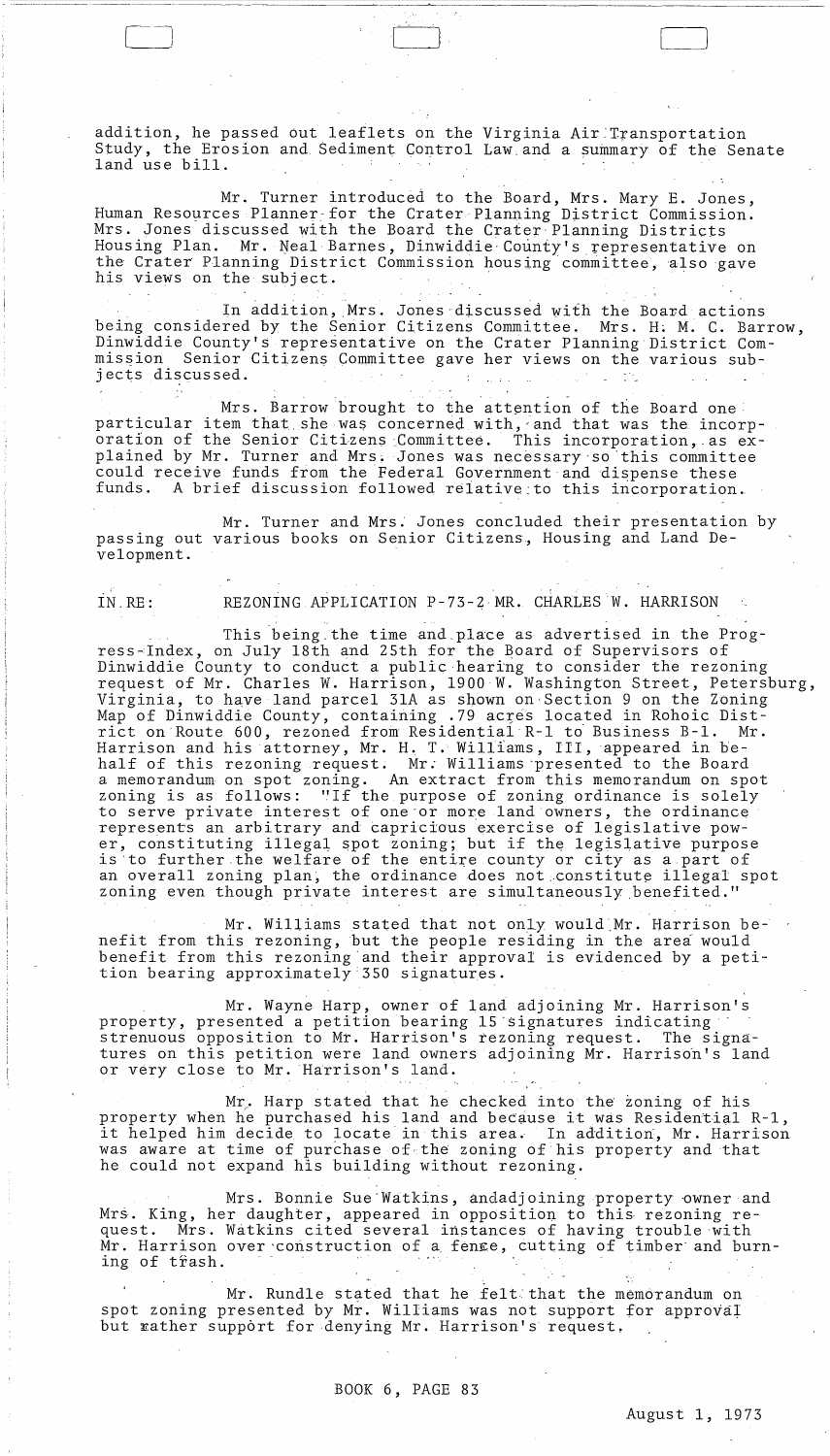Mr. Rundle made the motion to deny Mr. Harrison's rezoning request. There was no second, and after a brief discussion, Mr. Rundle decided to withdraw his motion because Mr. Crowder, the MI. Kundie declued to withdiaw his motion because in terminal, the same in supervisor in who's district this rezoning case was located was not in<br>attendance and Mr. Rundle thought it wise to delay a decision on this accondance and Mi. Randre exergence in meeting. Upon motion of Mr. Rundle, seconded by Mr. Winn, Mr. Rundle, Mr. Winn, Mr. Tunstall voting 'aye", Mr. Hargrave "nay", the decision on this rezoning request was tabled until the September 5th meeting.

# IN RE: MRS. JACKSON & BUILDING PERMIT

Mrs. Jackson appeared before the Board to request that she be issued a building permit on her lot. The County Administrator she be issued a building permit on her lot. The county Administrational state maintained road. Mr. Hargrave informed Mrs. Jackson that there was nothing that the Board of Supervisors could do. That Mr. Knott was abiding by the ordinance of Dinwiddie County and that he was completely within his rights not to. approve. her. plat nor issue her a.building permit.

# IN RE: REZONING APPLICATION P-73-6 MRS. EDITH CHARBONEAU

.<br>This being the time and place as advertised in the Progress-Index on July 18th and 25th for the Board of Supervisors of Dinwiddie County to conduct a public hearing on the rezoning request of Mrs. Edith Charboneau, Route 4, Box 489, Petersburg, Virginia, to have land parcel 64A as shown on Section 33 of the Zoning Maps of Dinwiddie. County,. containing .63 acres located in. Rohoic District on U. S. Route 1, 7 miles North of Dinwiddie Courthouse, rezoned from Agricultural A-2 to Business B-2. No one appeared in behalf of this  $r$ ezoning request, no one appeared in opposition.

A 66 acre of land owned by W. D. Allen, Jr., and W. B. Knott, Jr., was rezoned from Agricultural A-2 to Business B-2 several months ago. This parcel of land virtually surrounds Mrs. Charboneau's property.

Upon motion of Mr. Winn, seconded by Mr. Rundle, all members present voting "aye", be it ordained by the Board of Supervisors of Dinwiddie County, Virginia, that the said map of said county adopted as part of the zoning ordinance of Dinwiddie County Code on April 1, 1970, be amended in that the classification of the tract composed of parcel 64A as shown on Section 33 of said zoning map, be and the same is hereby changed from Agricultural A-2 to Business B-2.

# IN RE: REZONING·APPLICATION P-73-7 THE ESTATE OF H. R. CURRIN

This being the time and place as advertised in the Progress-Index on July 18th and 25th for the Board of Supervisors of Dinwiddie County to conduct a public hearing on the rezoning request of The Estate of Mr. H. R. Currin, to have land parcel (1) B1 A, Lots 1, 2, 3, 4, 5, 6, 7 and B1 2- Lots 1, 2, 3, 4, 5, 6, 7, as shown on. Section 33C of the zoning maps of Dinwiddie County, also known as Lakewood Subdivision located in Rohoic District on U. S. Route 1, .<br>7 miles north of Dinwiddie Courthouse rezoned from Agricultural A-2 to 7 miles north of Dinwiddie Courthouse rezoned from Agricultural A-2 to Residential R-1, No one appeared in behalf of this rezoning request, no one appeared in opposition.

The County Administrator explained to the Board that this property was subdivided prior to the county having a subdivision ordinance, therefore, it was not rezoned to Residential R-l. The application was made by the son of Mr. Currin, so that activities that could be carried on Agricultural A-2 could not develop in this subdivision. A petition' was attached to this application bearing the signatures of the residents of Lakewood Subdivision adding their endorsement to this request for a R-l Classification.

Upon motion of Mr. Winn, seconded by Mr. Rundle, all members present voting "aye", be it ordained by the Board of'Supervisors of Dinwiddie County, Virginia, that the zoning map of said

 $\overline{\phantom{a}}$ 

 $\sim$  "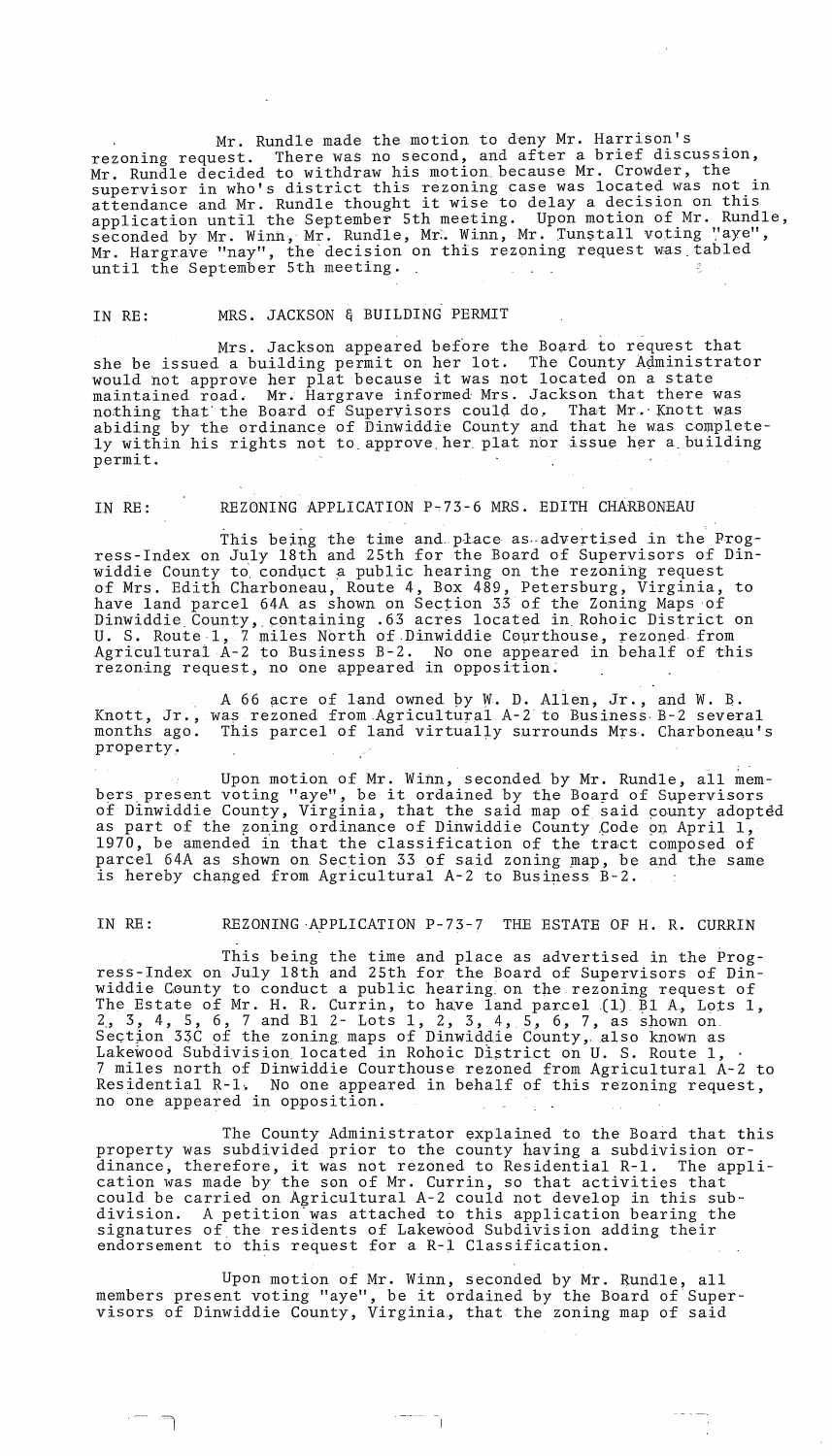i dia 1

I'

county adopted as part of the zoning ordinance of Dinwiddie County Code on April 1; 1970, be amended in that the classification of tract composed of parcel (1) Bl A. Lots 1, 2, 3, 4, 5, 6, 7 Bl B- Lots, 1, 2, 3, 4, 5, 6, 7 asshown on Section 33C of the zoning map be and the same is hereby changed from Agricultural A~2 to Residential R-l.

an di Juli

 $\begin{pmatrix} 1 & 1 \\ 1 & 1 \end{pmatrix}$ 

# IN RE: REZONING APPLICATION P-73-8 MR. GENE H. WILSON

This being-the. time and-place:as advertised in the Progress-Index, on July 18th and 25th for the Board of Supervisors to conduct a public hearing on the request of-Mr.: Gene H~ Wilson to have land parcel (1) Lots 2  $\frac{8}{9}$  3 and (2) Lots A.B.C.D.E.F, as shown on Section 33 of the Zoning Maps of Dinwiddie County containing 6.15 acres located in Rowanty District and Rohoic District at the point where State Route 613, White Oak Road enters U. S. Route 1, 6 miles North of Dinwiddie Courthouse, rezoned from Agricultural A-2 to Business B-2. Mr. Wilson appeared in behalf of his rezoning request. No one appeared in opposition.

Mr. Wilson stated that he had two businesses located on this property now, Wilson's Lunch and Gene's Barbecue and in order to expand these businesses he needed a business classification. Since this property was located at the intersection of Route 613 and U.S. Route  $1$ , it was reasonable to assume that it would remain business and should have a business classification; **Contract** 

Mr. Wilson stated that originally he had wished to keep the one acre of ground that his house was located on Agricultural A-2, but the Planning Commission had suggested that this be. rezoned *tq* Residential R-2, since all the land around it was owned by the American Logistics Association and that this land was going to be rezoned to a Residential Classification. He concurred with their suggestion.

Upon motion of Mr. Rundle, seconded by Mr. Winn, all 'members present voting "aye", be it ordained by the Board of Supervisors of Dinwiddie County Virginia, that the zoning map of said County adopted as a part of the zoning ordinance of the Dinwiddie County Code on April 1, 1970, be amended and that the classification of the tract composed of Parcel (1) Lots 2 & 3 and (2) Lots A, B, C, D, E, F as shown on Section 33A of said Zoning Map, be and the same is hereby changed from Agricultural  $A-2$  to Business  $B-2$ , except that the one acre of land on which Mr. Wilson's home is located is hereby changed from Agricultural  $A-2$  to Residential  $R-2$ . Upon motion of Mr. Rundle, seconded by Mr. Winn, al<br>bers present voting "aye", be it ordained by the Board of Superv<br>of Dinwiddie County Virginia, that the zoning map of said County<br>as a part of the zoning ordinance of the

 $\mathfrak{c} \sim$ 

# IN RE: NATIONAL WATER SKI·CHAMPIONSHIP.PERMIT

The County Administrator presented to the Board of Supervisors a request from Mr. William L. Eure, Jr., representing the visors a request from Mr. william H. Eure, 91., representing the Ski Championship Tournament to be held-at the Holiday Inn Trav-L Parkj U. S. Route 1, on August 16-19th of this year. The County Administrator further stated that Mr. Eure's Corporation had complied with all the requirements of the Code of Dinwiddie County, by obtaining approval and assistance from the Dinwiddie County Health Department, the Dinwiddie County Ambulance and Rescue Squad, the Namozine Vol~ unteer Fire Department, and the Dinwiddie County Sheriff's Department. The County Administrator agreed with Mr. Eure that this event should be a credit to the area generally and Dinwiddie specifically, and therefore, it is the recommendation of the County Administrator that this permit it is the recommendation of the County Administrator were been always that the Holiday Inn Trav-L Park;<br>I. S. Route 1, on August 16-19th of this year. The County Administrator further stated that Mr. Eure's Corporation had

Upon motion of Mr., Rundle, seconded by Mr. Tunstall, all members present voting "aye", the Picture Lake Corporation was granted permission to stage the National Water Ski Championship Tournament<br>to be held at the Holiday Inn Trav-L Park located on U. S. Route 1 to be held at the Holiday Inn Trav-L Park located on U. S. Route 1.<br>approximately 7 1/2 miles North of Dinwiddie Courthouse on the dates<br>of August 16-19th 1973. of August 16-19th 1973.

IN RE: GAS CONTRACT 9-1-73 THROUGH 8-31-74

The County Administrator informed the Board that the Gulf Oil Corporation, our present supplier of gas and oil, has agreed to

BOOK 6, PAGE 84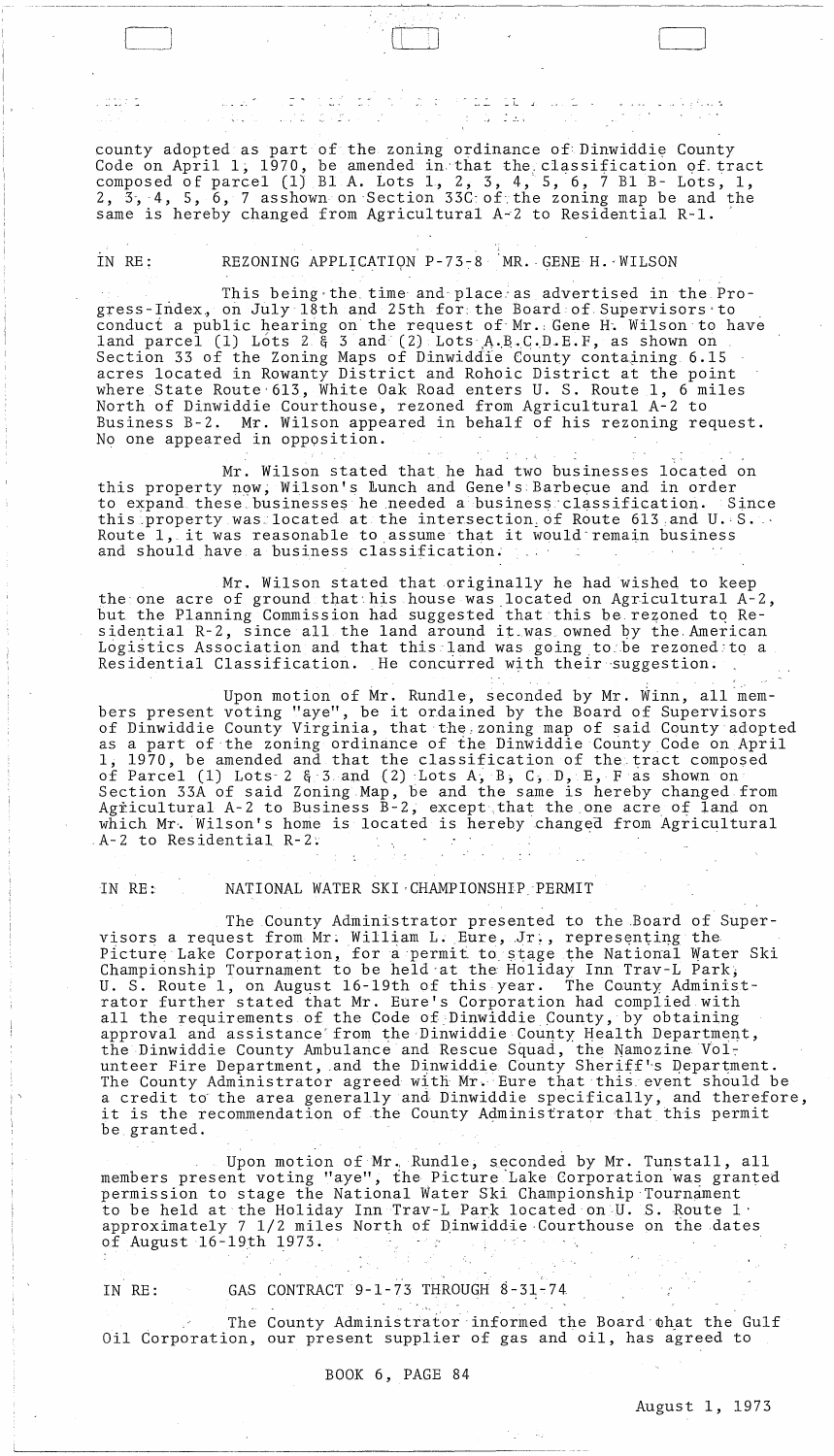furnish us the same amount of fuel that we used last year for the coming period of 9-1-73 through 8-31-74. He further stated that he was sure that the Board was aware of the tight situation involving gas and oil and he felt that this contract would insure the County of sufficient supply to take care of their needs for the coming year. Todays delivery price is .2220, which is a very reasonable rate.

Upon motion of Mr. Tunstall, seconded by Mr. Winn, Mr. Tunstall, Mr. Winn, Mr. Rundle, Mr. Hargrave voting "aye", the County Administrator was authorized to sign the contract for the period 9-1-73 through  $8-1-74$  with the Gulf Oil Corporation for gas and oil.

IN RE: STREET LIGHTS - SUSOUTHERN PINES & MAITLAND. VILLAGE.

Mr. Rundle asked that the Board approve the installation of one street light in Southern Pines and one street light in Maitland Village. In addition, he asked that the County Administrator and the representative from VEPCO visit these two subdivisions and determine the best location for these street lights.

Upon motion of Mr. Rundle, seconded by Mr. Winn, Mr. Rundle, Mr. Winn, Mr. Tunstall, Mr. Hargrave voting "aye", the Board authorized the installation of one street light in Southern Pines Subdivision and one street light in Maitland Village Subdivision.

IN RE: NEW ROAD FROM U. S. HIGHWAY #1 TO DUNCAN ROAD

WHEREAS, the affected adult landowners have requested that a road be established from U. S. Highway #1, near the old Ye Blue Tartan, southeastwardly to Duncan Road; and will grant a right of way, with attendant easements, for same without compensation; and,

WHEREAS, the road viewers have recommended that said road be established, and the Board of Supervisors has determined that the establishment of said road is proper, provided that the right of way and easements for same are obtained without compensation being paid therefor; and,

WHEREAS, it has been determined that three infant children of William Alexander Johnson, to-wit: Deborah Hohnson, Sandra Johnson, and Carol Johnson, and possible unborn children of the said William Alexander Johnson, have a contingent interest in a part of the property affected by the proposed road, and may not give their legal consent for the establishment of said roadway.

Now, therefore, be it resolved by the Board of Supervisors of Dinwiddie County that the Clerk of this Board issue process to summon all non-adult persons having a contingent interest tn property affected by said road as above set forth to show cause against the establishment of same, and that he request the Circuit Court to appoint a guardian ad litem for said-persons under legal disability.

, Upon motion of Mr. Tunstall, seconded by Mr. Winn, all members voting "aye", the above resolution was approved.

#### IN RE: R. O. MAYES HOG FARM

 $\alpha = 1, 2, \cdots$  and

Mr. E. M. Beale and Mr. E. M. Pate, who live very close to Mr. R. O. Mayes' old hog farm and his new hog farm, appeared before the Board to state their views as to why the County should not issue a conditional use permit to R. O. Mayes to operate his hog farm. The Chairman thanked Mr. Beale and Mr. Pate for appearing at the meeting, he told them that this matter probably would be taken up at the September 5th meeting, and a decision made at that time as to whether or not to issue Mr. Mayes a conditional use permit.

# IN RE: DINWIDDIE COUNTY TRASH COLLECTION SYSTEM

Mr. John M. Loftis, Director of Sanitation for Dinwiddie County, appeared before the Board to discuss the new landfill that was due to open within the next 30 days. The Board asked if progress was being made towards the establishment of a trash collection system in Dinwiddie County. Mr. Loftis stated that only basic preparations had

 $\frac{1}{2}$  . The contract construction is a sequence of  $\mathcal{L}_1$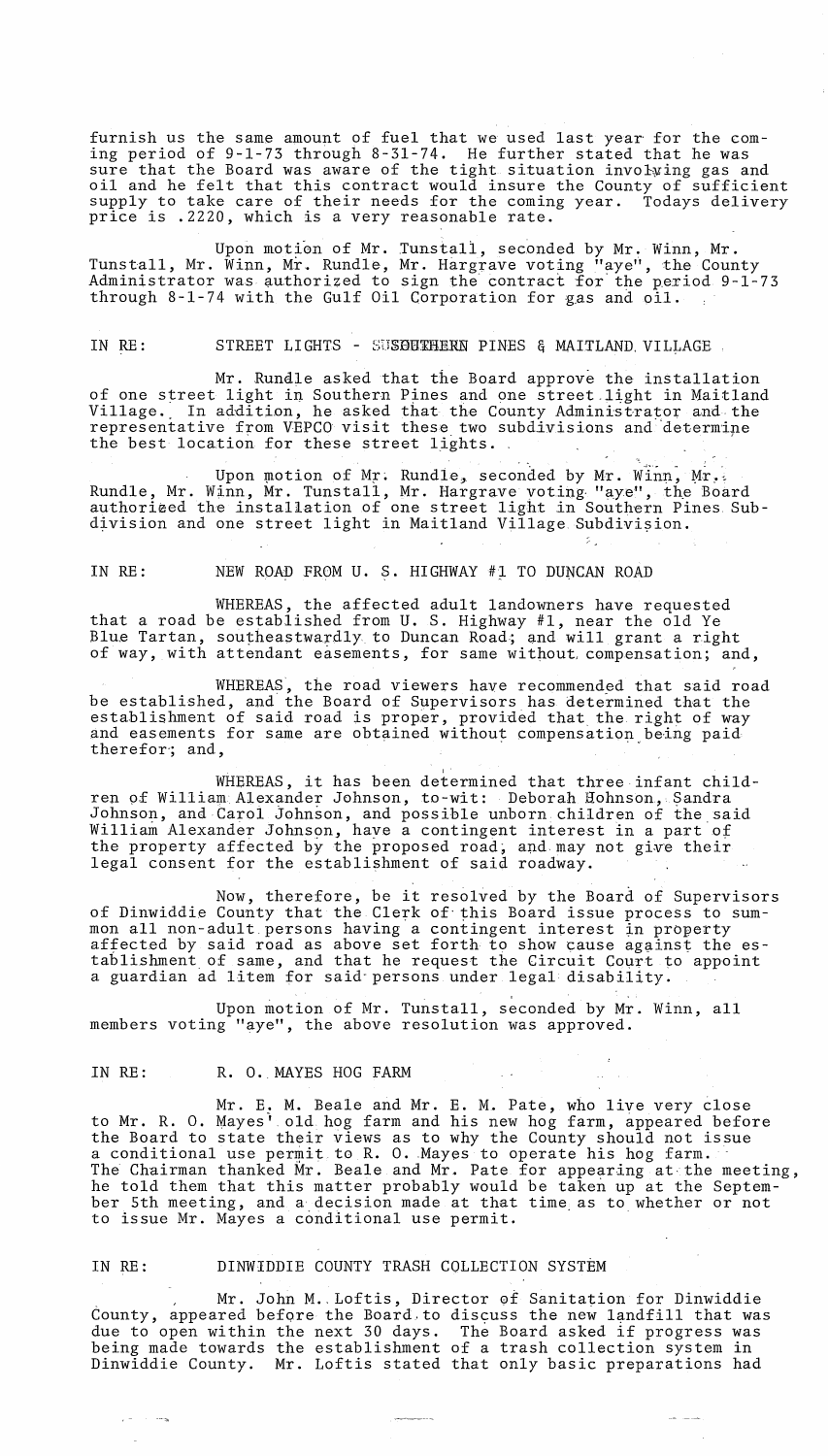been made and that he was awaiting the go sign from the Board of Supervisors before he asked for bids on trash trucks and trash containers.

Upon motion of Mr. Rundle, seconded by Mr. Winn, Mr. Rundle, Mr. Winn, Mr. Tunstall, Mr. Hargrave voting "aye", Mr. Loftis was instructed to do as follows:

1. Find out approximate cost of trash trucks.<br>2. Find out approximate cost of trash contain

- 2. Find out approximate cost of trash containers.<br>3. Find out approximate cost of collection of tra Find out approximate cost of collection of trash if
- done by private contractor.
- 4. Design routes and spot location of trash containers throughout the County.
- 5. Compile list of individuals who would be capable and available to drive trash trucks.

IN RE:

# NEW PUMP FOR HEALTH BUILDING, AGRICULTURAL & SCHOOL BOARD BUILDING

The County Administrator told the Board that sometime back he had asked permission to install a new pump for the Health Building, the Agricultural and School Board Building, but at the time they decided to let the present pump play out before installing the new one. The County Administrator further stated that to keep this old pump running, he had spent approximately \$600 to \$700.00 on repairs and now it had gotten to a point that it could not be repaired anymore. Therefore, he had called Atlantic Pump and Equipment Company and Sydnor Hydrodynamics ·for quotations on the installation of a new pump.

Atlantic Pump & Equipment presented a bid of \$1530.00 and Sydnor Hydrodynamics, a bid of \$1399.00. Included in Atlantic's bid was an air compressor to maintain the air pressure in the tank, which after discussion with Mr. Loftis and Mr. T. W. Wells, the County Administrator felt that this was necessary. Therefore, since this air compressor was not included in Sydnor's bid, he was recommending the acceptance of Atlantic Pump & Equipment's bid as being the best one for the county.

Upon motion of Mr. Rundle, seconded by Mr. Winn, Mr. Rundle, Mr. Winn, Mr. Tunstall, Mr. Hargrave voting "aye", the Board instructed the County Administrator to accept the bid of Atlantic Pump and Equipment Company, and have the pump installed as soon as possible.

# IN RE: PURCHASE OF VACCUUM CLEANER FOR JAIL

Mr. Travis Wells, at the request of the Sheriff, C. L. Mitchell, had secured bids from three stores on a commercial vaccuum cleaner for the jail ..

> 1. 2. 3. Electrolux - All stainless steel attachments Powers Auto Parts - All attachments plastic The Floor Shop - All plastic attachments \$159.00 ,\$149.00 \$200.95

Upon motion of Mr. Rundle, seconded by Mr. Tunstall, Mr. Rundle, Mr. Tunstall, Mr. Winn, Mr. Hargrave voting "aye", the sheriff's department was authorized to purchase the vaccuum cleaner from Electrolux Corporation for \$200.95.

ATTEST

# IN RE: ADJOURNMENT INTO EXECUTIVE SESSION

Upon motion of Mr. Rundle, seconded by Mr. Winn, Mr. Rundle, Mr. Winn, Mr. Tunstall, Mr. Hargrave voting "aye", the Board of Supervisors adjourned into executive session to discuss legal and personnel matters.

MILTON I. HARGRAVE, JR , CHAIRMAN

BOOK 6, PAGE 85

 $\epsilon \geq \frac{1}{2}$